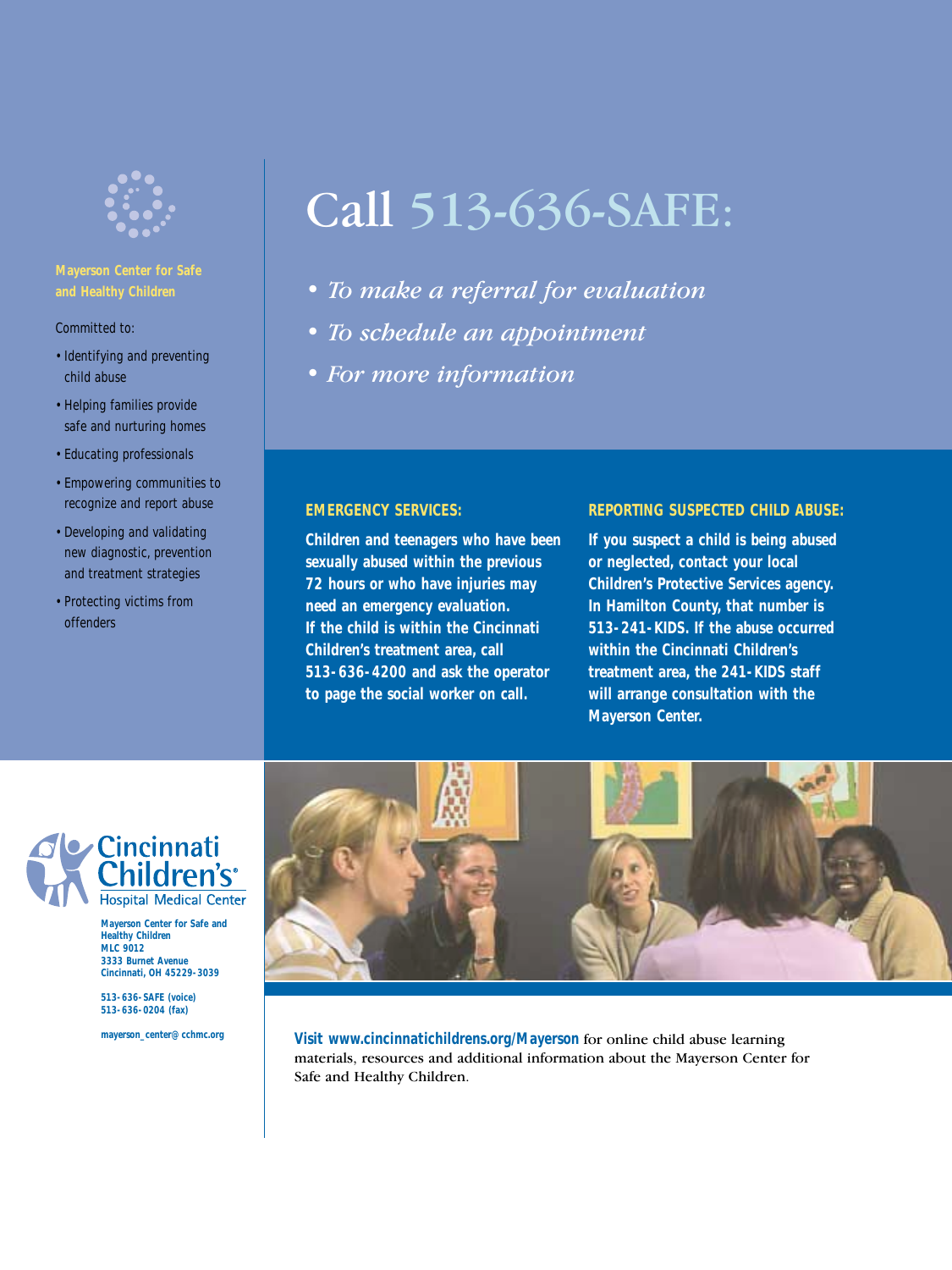## for Safe and Healthy Children The Mayerson Center



**Committed to preventing and treating child maltreatment**

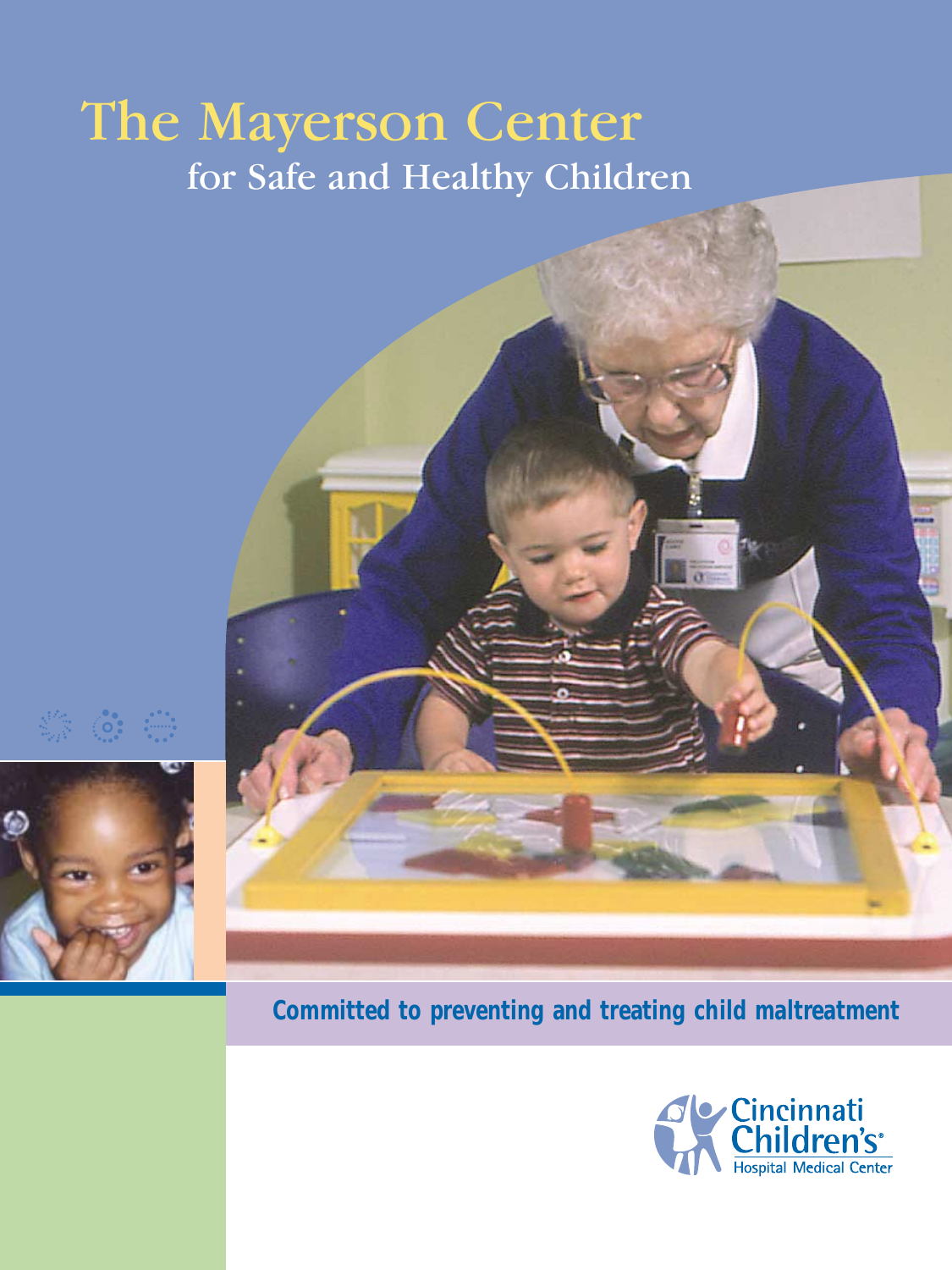

# The Mayerson Center for Safe and Healthy Children

*The Mayerson Center, a 7,200 square-foot facility, includes a medical exam suite, rooms for collaborative forensic interviews, individual and group therapy areas, a beautiful playroom and dedicated space for research efforts.*

*Inside the doors of the Mayerson Center for Safe and Healthy Children, a team of experts from throughout the community is driven by a common commitment: to prevent child abuse and to work for the health and dignity of children who have been abused.*

A National Children's Alliance full member, the Mayerson Center provides services to abused or neglected children and their families in a state-of-the-art facility.

Children and families faced with child abuse find a safe and child-friendly environment in the Mayerson Child Advocacy Center. Here they receive compassionate care from our multidisciplinary team. Physicians, nurses

and social workers from Cincinnati Children's Hospital Medical Center work side-by-side with community law enforcement officials, county Children's Services workers and prosecutors to evaluate allegations of child abuse and neglect and coordinate follow-up services for victims. All of these professionals working together in the Mayerson Center streamlines the investigation and helps ease the pain for children and their families.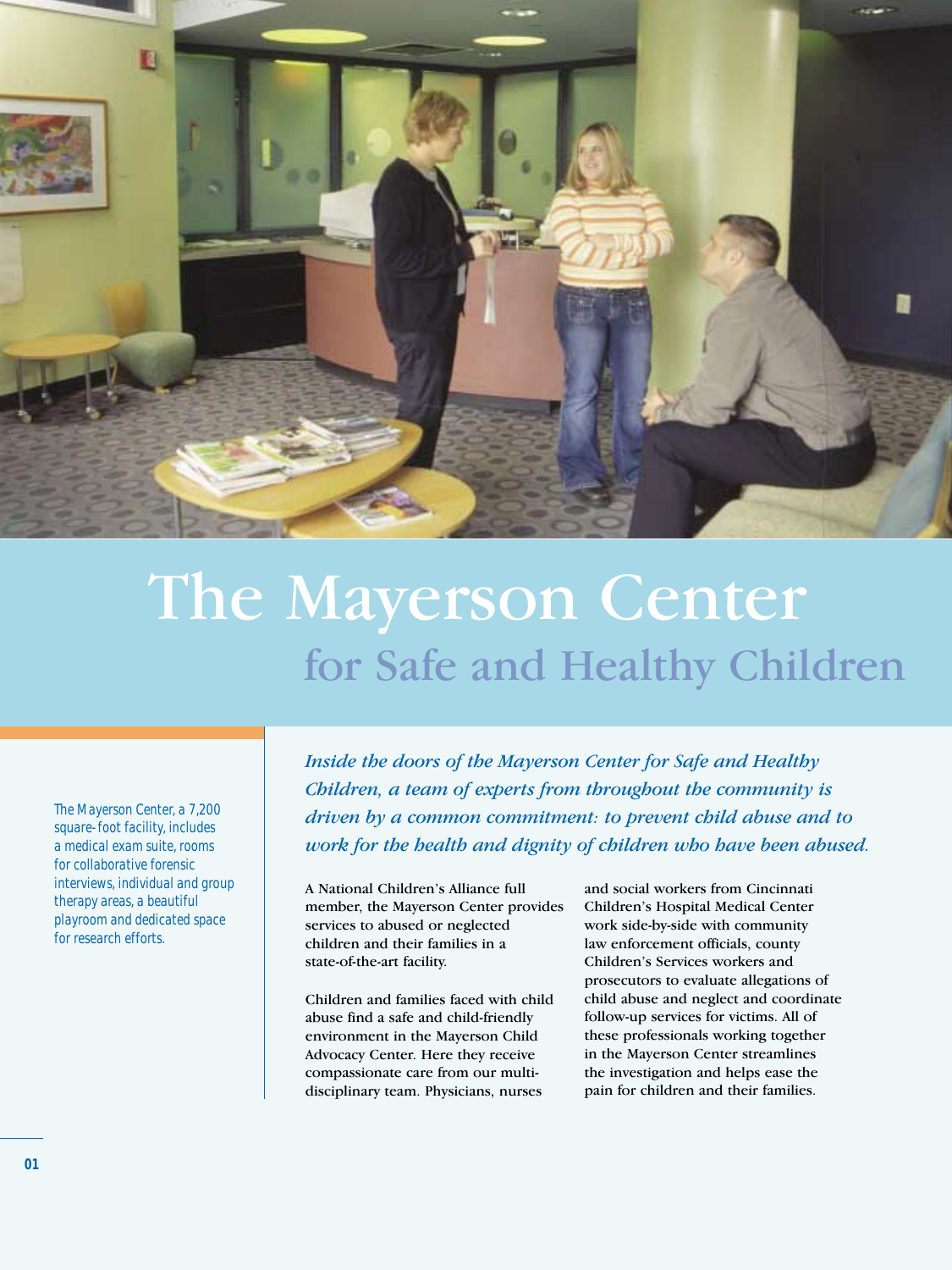### The Mayerson Child Advocacy Center

**IMPROVING HAMILTON COUNTY'S RESPONSE TO CHILD ABUSE** 

The agencies and organizations that investigate child abuse cases in Hamilton County made a courageous decision that would improve the quality of the community's response to child abuse and help prevent it.

They decided to establish a child advocacy center at the Mayerson Center for Safe and Healthy Children – located within Cincinnati Children's Hospital Medical Center – bringing together in one location professionals from across the community who provide support and protection to child abuse victims and families.

The Manuel D. and Rhoda Mayerson Foundation and Cincinnati Children's made a significant investment in the people and facilities needed to establish the center. Hamilton County Children's Services, the Hamilton County Sheriff's Office, the Cincinnati Police Department and the Hamilton County Prosecutor's Office committed their organizations to this bold initiative by relocating their staff to Cincinnati Children's.

The result? The creation of better coordinated, more effective, and child-focused services to investigate, prosecute, treat and prevent child abuse.



*The Mayerson Center's collaborative staffing by both community and medical center experts, combined with its reputation and location within a leading children's hospital, positions it as one of the leading child abuse centers in the nation.*





#### **An Integrated Team Approach**

*"The benefits of working together in the Child Advocacy Center were immediately apparent to me," says Officer Sharon Berger. "Wasted time and delays tracking down critical case information is eliminated. Our weekly team meetings keep us on track and working effectively since all of the experts sit down together to discuss findings and share information. All of the facts are presented and verified. We are investigating abuse allegations faster and doing a better job."*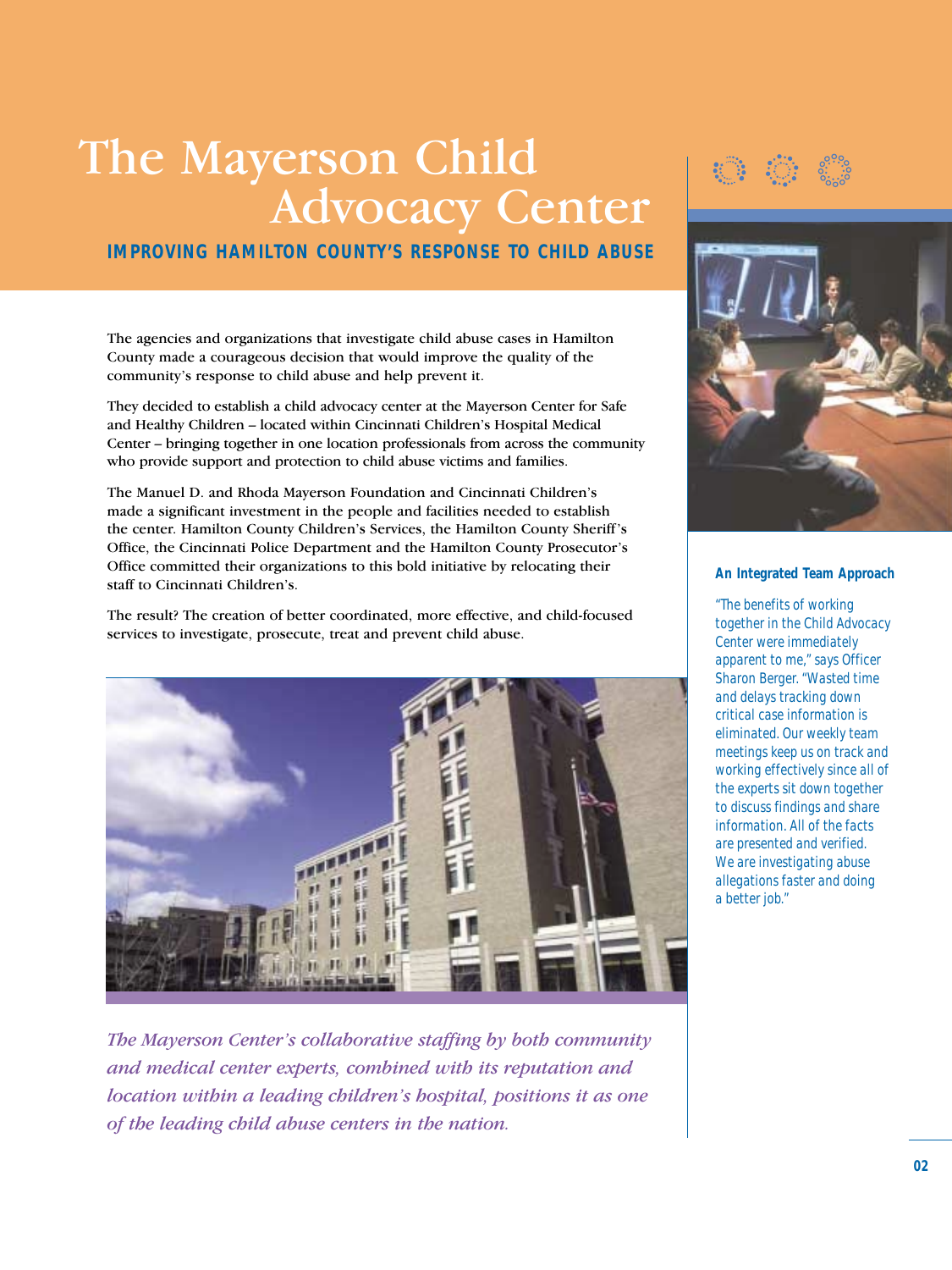#### **What happens at the Mayerson Child Advocacy Center?**

Children who allege abuse are interviewed at the Mayerson Center by a specially trained staff member. Instead of separate interviews with doctors, social workers and police officers, the child is usually interviewed only once. The Mayerson Center team coordinates their questions and, by working together, spares the child from multiple, repetitive interviews about sensitive topics.

- Children are interviewed by one of our trained specialists. The interview is usually video recorded for later review.
- Team members and investigators from protective agencies may observe the child's interview from another room. Their questions for the child are communicated to the interviewer prior to the interview's conclusion.
- The child can have a medical examination by pediatric specialists immediately after the interview.
- The team collaborates to determine the best next steps to ensure the child's safety and to prevent further abuse.
- If juvenile or criminal charges are filed by the prosecutor, our court-appointed victim's advocate assists the child and non-offending caregivers through the legal process.

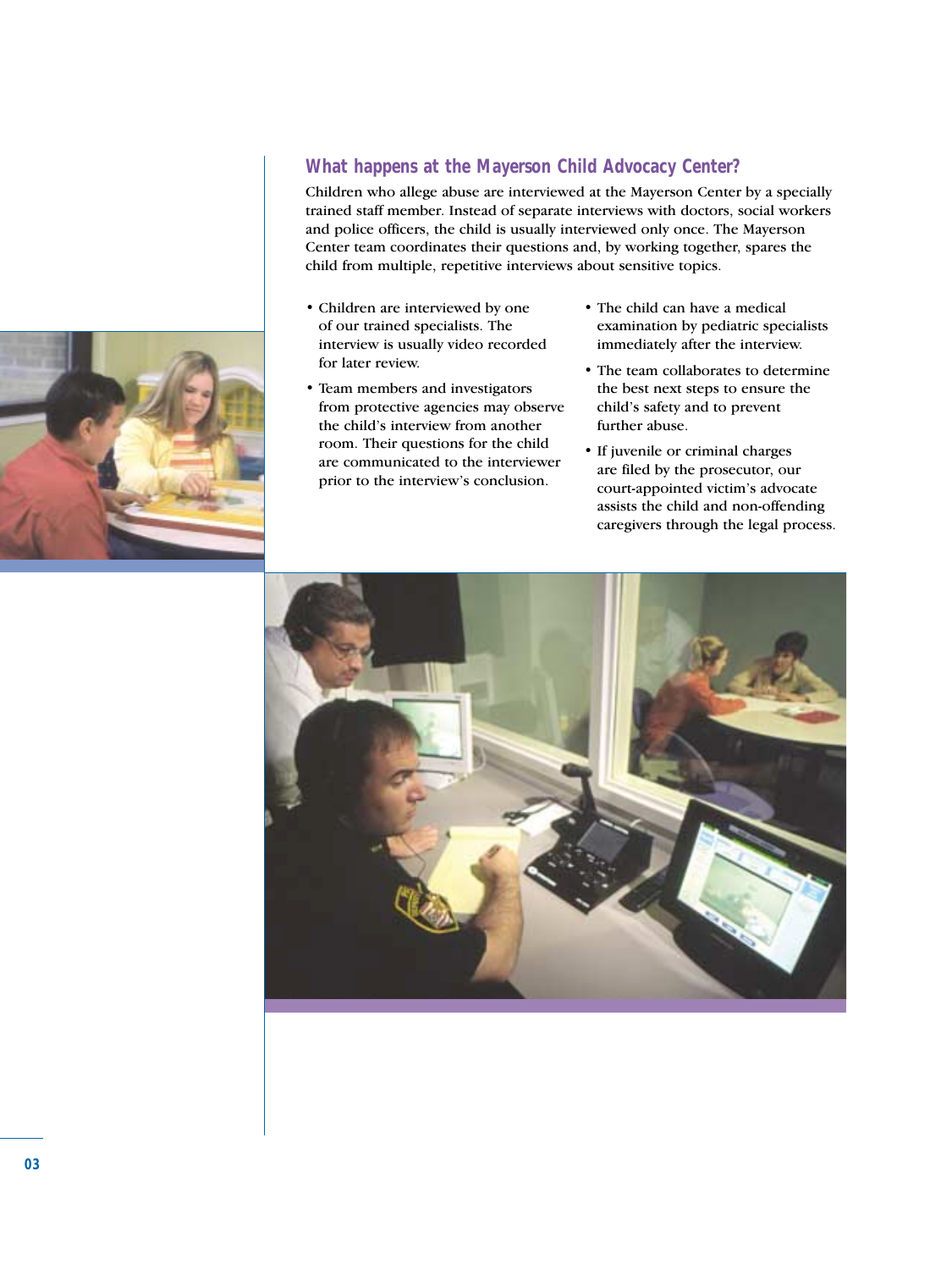# Emergency Assessment and Crisis Intervention



#### **When abused children come to the Mayerson Center, our team works together to ease their pain and to provide immediate help.**

**One teenager's story:** After class, a high school student disclosed to her teacher that she was being sexually abused at home by her father. The student was afraid to go home and was asking for help. Her teacher called the Hamilton County child abuse hotline, 241-KIDS. Law enforcement officers met the student at school and brought her to the Mayerson Center where she was immediately interviewed by a trained forensic interviewer and examined by a Mayerson Center physician. Police and Children's Services workers observed the interview remotely so that she only had to tell her painful story once.

After the student's interview and examination, the police officer quickly obtained search warrants in order to look for confirmatory evidence, and a Children's Services worker acted immediately to arrange interviews with the teenager's siblings and mother. Social workers from the Mayerson Center comforted the student and helped her to manage feelings of anxiety and guilt, feelings many victims of abuse experience. The following day, Mayerson Center staff made arrangements for mental health therapy for the teenager and connected the non-offending parent to needed community resources.



**Victim and Family Services Include:**

- *Crisis intervention*
- *Short-term counseling*
- *Anticipatory guidance*
- *Medical therapy*
- *Referral to local therapist*
- *Group therapy for nonoffending parents*
- *Victim financial compensation assistance*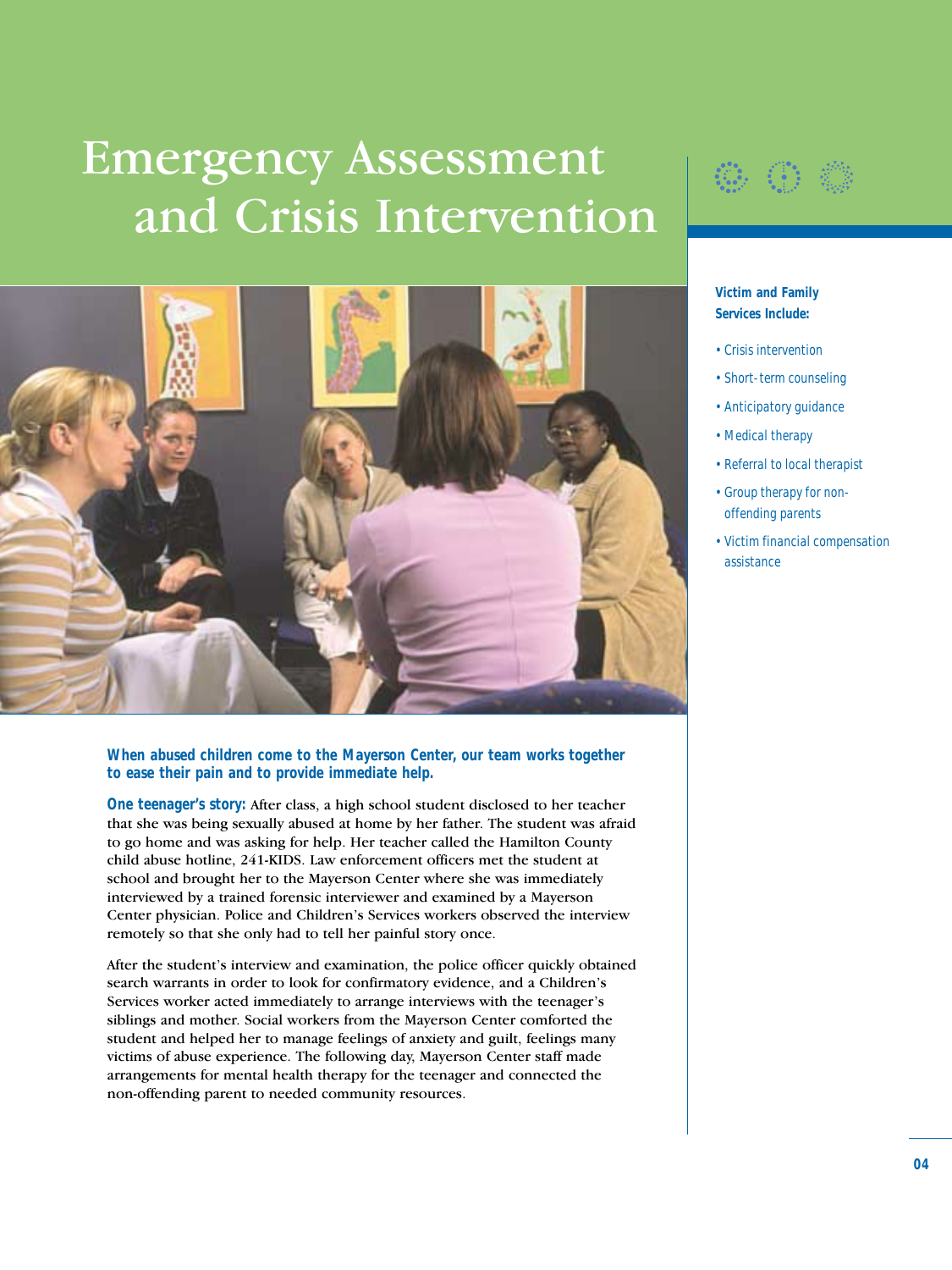

## Education and Outreach

### **SUPPORTING PROFESSIONALS AND HELPING COMMUNITIES**



Mayerson Center team members offer educational programs for students, physicians and other community professionals. The center's outreach begins in Cincinnati and extends nationwide.

**Insuring the Children Child Abuse Fellowship:** With a generous gift from Insuring the Children, the Mayerson Center trains pediatricians to become experts in child abuse diagnosis and treatment.

**Child Abuse Elective:** Medical students and residents from Cincinnati and across the nation come to the Mayerson Center to learn about child abuse.

#### **Training Nurses, Improving Outcomes**

*Mayerson Center experts train nurses throughout Ohio to conduct pediatric sexual assault evaluations and to deliver emergency medical care to victims of child sexual abuse. This statewide program is called the Pediatric Sexual Abuse Nurse Examiner (P-SANE) Program and can be combined with Mayerson Center-sponsored telemedicine technologies so that communities that lack expert physicians can obtain reliable and competent evaluations.*

*"The knowledge and experience we gained from working for an entire week with experts at the Mayerson Center have been invaluable to our community," says Coletta Danneker, RN, of Chillicothe, Ohio. "We learned how to perform expert evidence collection. They also taught us how to take quality photos – even helped us purchase the equipment we needed – so that we can utilize their telemedicine program and consultation services. We have greatly improved the quality of care we provide by being able to quickly share medical photos electronically with the experts at the Mayerson Center when our physicians want a second opinion."*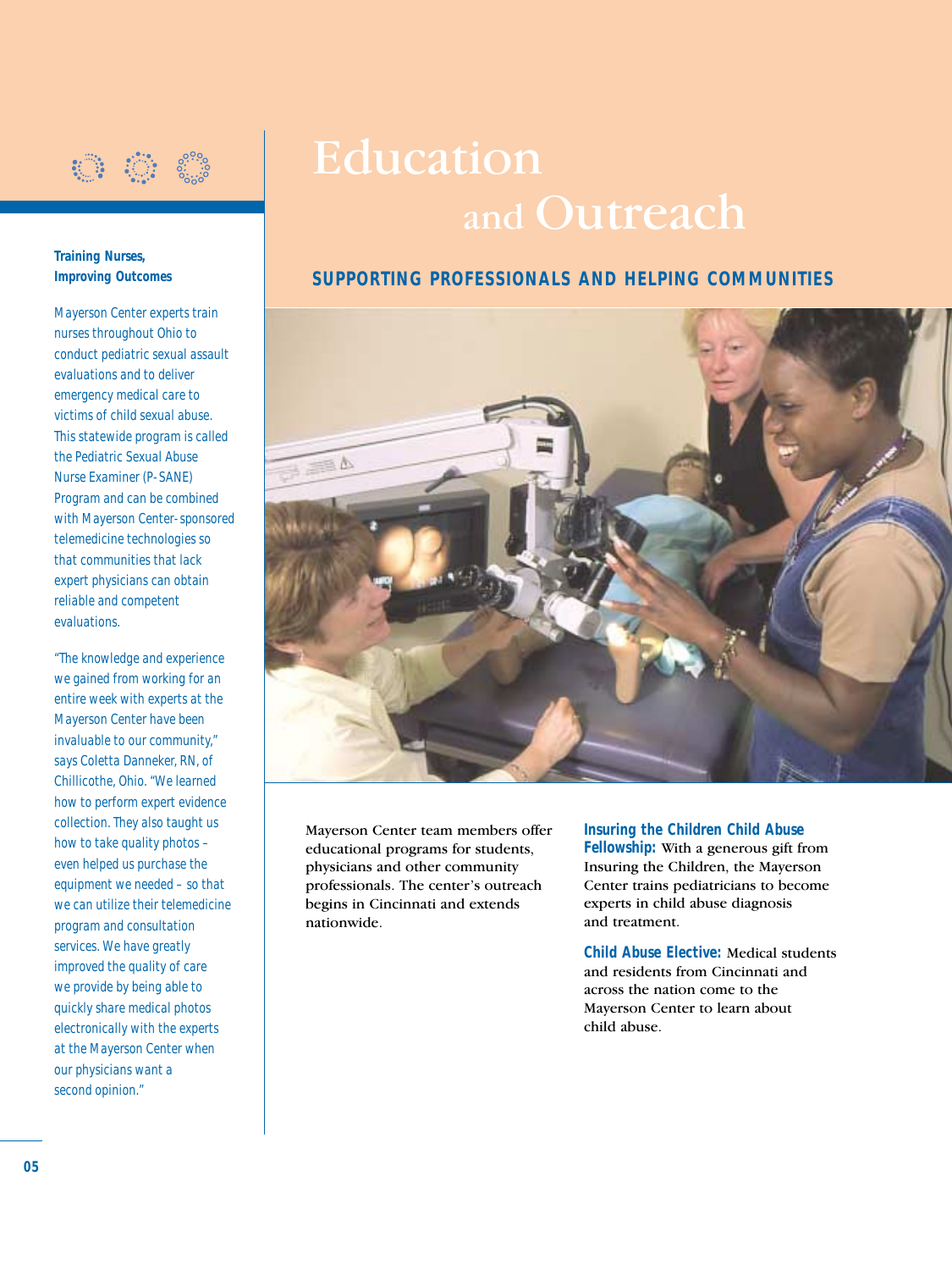**The Childhood Trust:** Mayerson Center team members are instructors with The Childhood Trust, an affiliate of Cincinnati Children's. The Childhood Trust's forensic interviewer training is nationally recognized for its excellence.

**Every Child Succeeds:** Mayerson Center team members work with Every Child Succeeds, a Tristate home visitation program. Every Child Succeeds helps parents raise healthy children and works to prevent child abuse.

**Internet Courses and Peer Review:** Mayerson Center faculty teach and provide peer review sessions over the internet. Physicians and nurses from across the country participate in these cost-effective, timesaving and innovative **educational offerings. A Pioneer in the Use** 

*"Through our educational programs, we are helping communities build the capacity to diagnose and treat child abuse victims. The Mayerson Center provides us with an ideal environment to teach at the patient's bedside, in the classroom and remotely over the internet." – Robert Shapiro, MD, Medical Director, Mayerson Center for Safe and Healthy Children*





### **of Telemedicine**

*Mayerson Center faculty provide rapid electronic consultation to physicians, social workers and law enforcement officers when they suspect that a child has been abused. Photographs and examination recordings are sent electronically to the Mayerson Center for diagnosis and direction.*

*"We look to the Mayerson Center for help when a child's injuries seem inconsistent with the explanation provided," says Sergeant Sue Madsen, Union Township Police Department.*

*"The real benefit is timing," she says. "In law enforcement, a delay in diagnosis can make or break a case. The Mayerson Center's telemedicine consultation provides us with an immediate and expert opinion, and because the center's expertise is well recognized and respected throughout the state, their opinion holds up in court.*

*"With the Mayerson Center's immediate and expert opinion, we can prevent unwarranted removal of children from their homes. This is a fantastic service to families, children and the county."*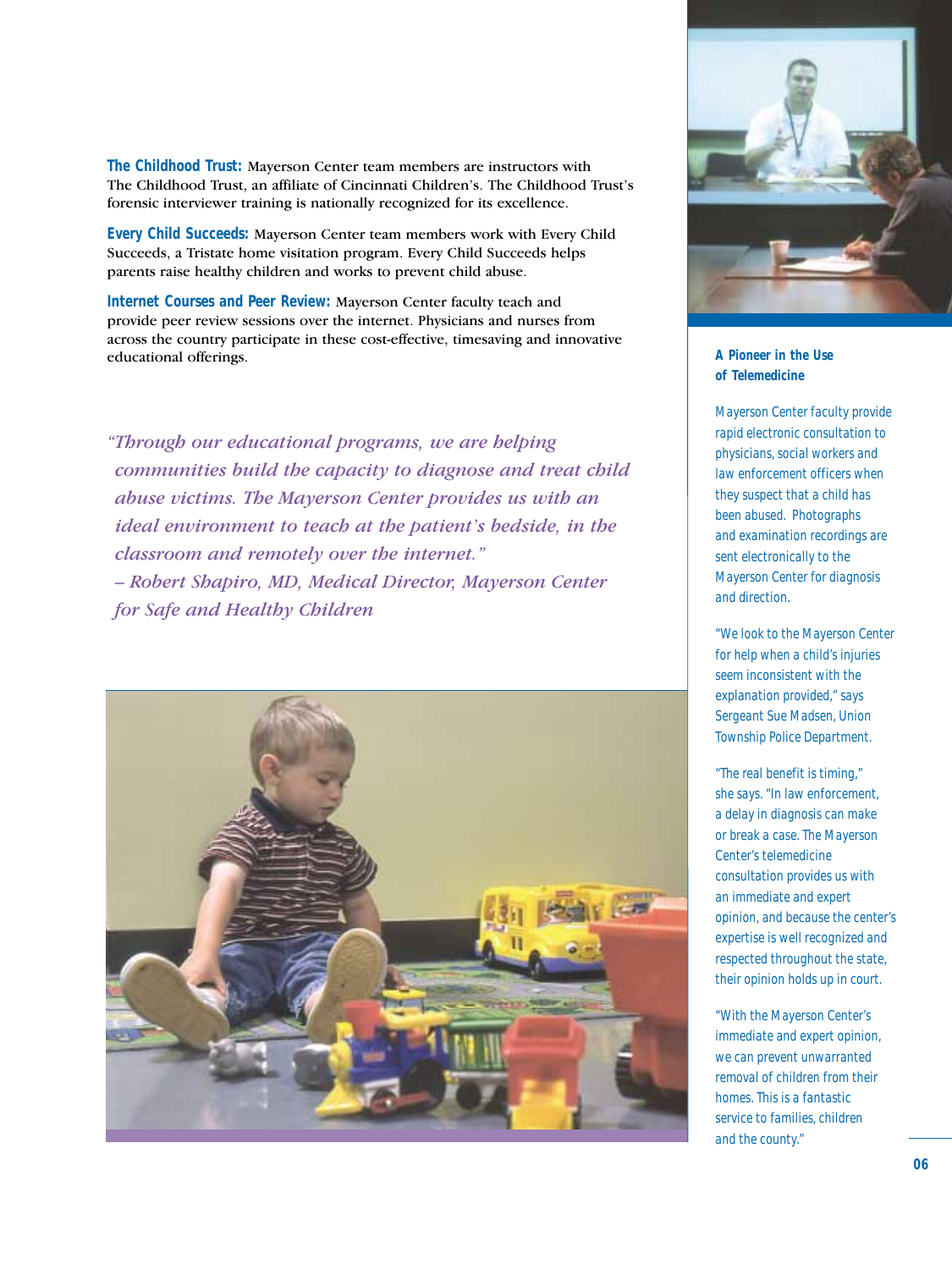

**Post Injury Growth and Development Clinic** *Physicians and researchers follow children who suffer inflicted brain injuries to ensure that their full physical and developmental potential is achieved, to identify long-term effects of brain injury and to develop better rehabilitation treatments.*

#### **Trauma Treatment Replication Center**

*Psychiatrists and psychologists train Cincinnati-area children's mental health providers in evidence-based child abuse treatment models. They work with the federally funded National Child Traumatic Stress Network to evaluate these specific treatment models and improve their effectiveness in community settings.*

# Research

### **A BETTER FUTURE THROUGH CLINICAL RESEARCH ADVANCES**

Clinical research is a major component of our mission. Our research team is led by nationally known child maltreatment experts, and all of the outstanding resources within Cincinnati Children's are available to us. The focus of our research is the diagnosis, treatment and prevention of child abuse.

#### **Mayerson Center research results include:**

- Showing the importance of expert evaluations to eliminate diagnostic errors
- Finding new tests for infections when sexual abuse is suspected

#### **Research Projects**

Mayerson Center research projects include:

#### **Inflicted brain injury**

- Finding blood tests for rapid brain injury diagnosis
- Identifying specific injury with state-of-the-art imaging
- Improving outcomes
- Implementing effective prevention

#### **Sexual abuse**

- Finding effective mental health treatments
- Teaching proven treatment techniques
- Studying how injuries heal
- Validating more accurate testing for infections

#### **Physical abuse**

- Improving diagnostic accuracy of unexplained fractures
- Studying gaps in medical education

*"Today, there are very few mental health treatments for abused children and they work with only limited success. The Mayerson Center's mission is to develop and validate treatment programs that work." – Frank Putnam, MD, Director, Mayerson Center for Safe and Healthy Children*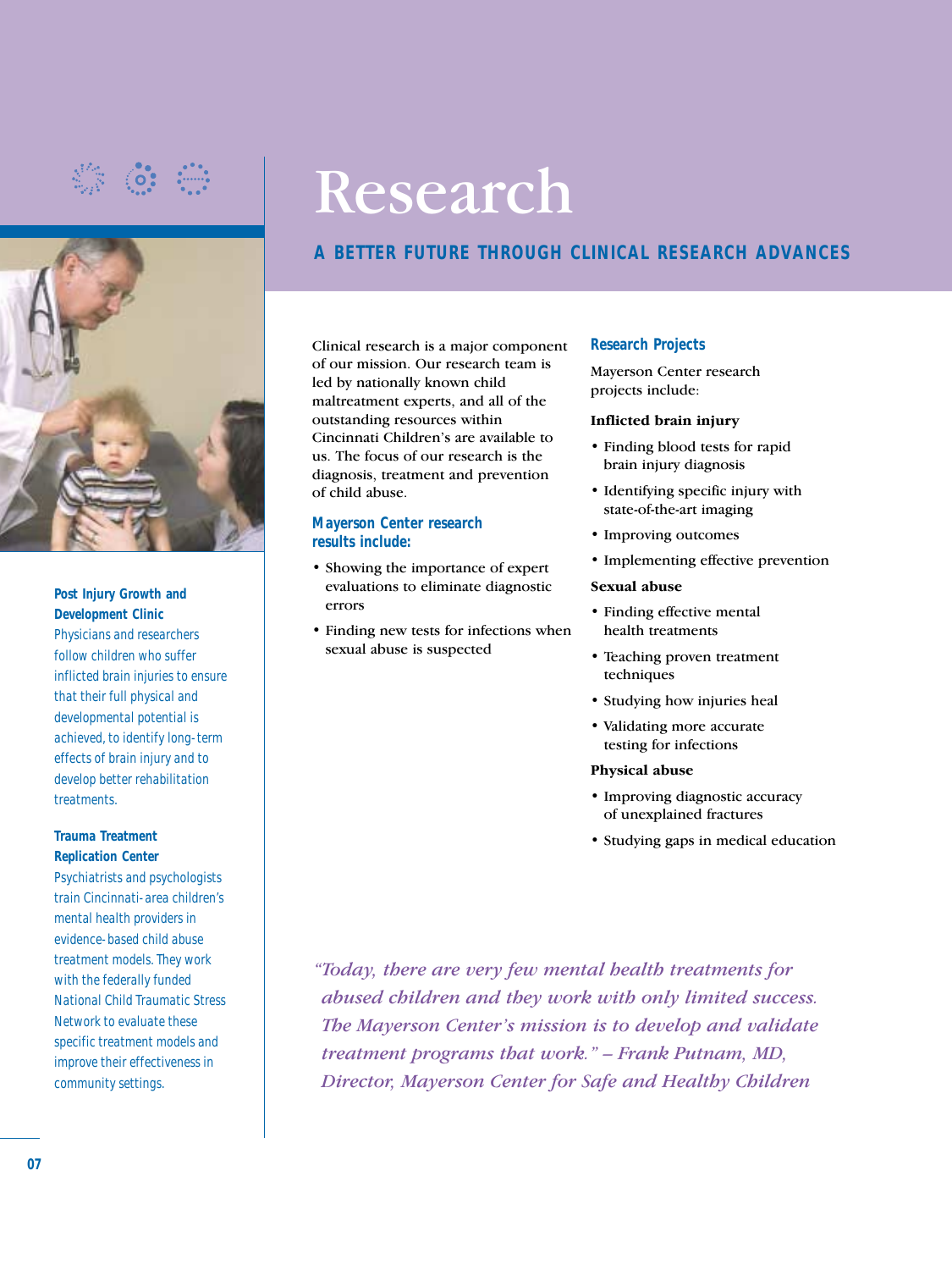

### Pat Myers Scholar's Fund

### **A TRIBUTE TO A PIONEER**

The Pat Myers Scholar's Fund was established in 2003 with gifts by the Cincinnati Children's Co-operative and Junior Co-operative societies in tribute to Patricia Ann Myers, LISW. The fund provides support for a Mayerson Center social worker who demonstrates clinical excellence, promotes community service and participates in scholarly activities. In addition, contributions to the Pat Myers Scholar's Fund support the Mayerson Center's yearly child abuse conference.

Pat was the director of the Division of Social Services at Cincinnati Children's from 1977 to 2003 and was the Mayerson Center's clinical director until her death in August 2003. She was a nationally recognized expert on child abuse and neglect and was one of the founding members of the Mayerson Center for Safe and Healthy Children.

Her passion for helping abused and neglected children was intense and infectious. She established the original Child Abuse Service at Cincinnati Children's and taught countless professionals about the identification and management of child abuse. In 2002, Pat received the Social Worker of the Year Award from the Ohio chapter of the National Association of Social Workers in recognition of her outstanding community service, teaching and research.



*Pat Myers, LISW*

#### **How to Donate**

*If you would like to make a contribution to the Pat Myers Scholar's Fund or to the Mayerson Center, please call 513-636-7233. We are thankful for our partnerships with friends who open their hearts and give generously to ensure that our work can continue.*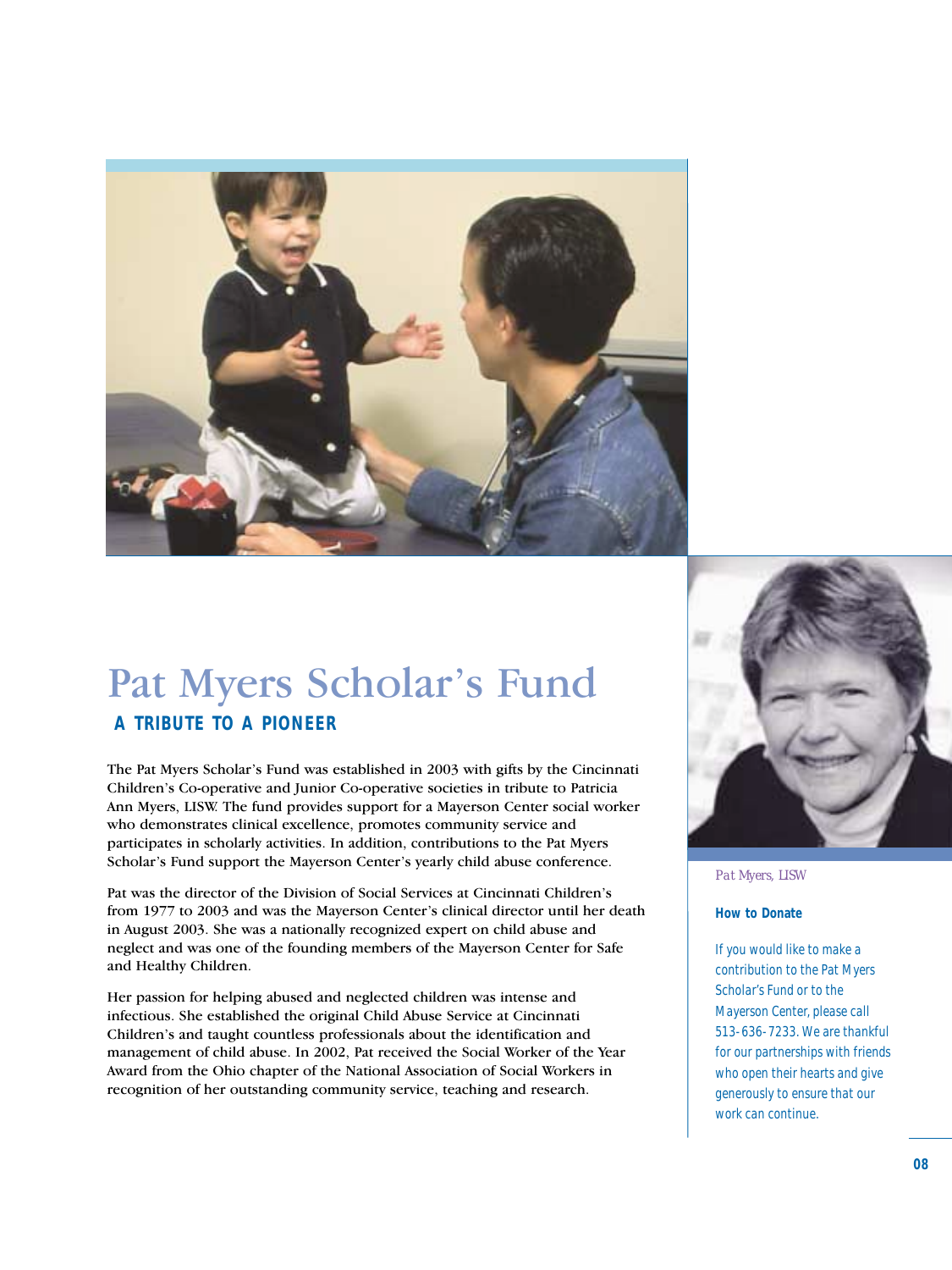

**Our Financial Partners: Helping the Mayerson Center Protect Children** 

*The Mayerson Center for Safe and Healthy Children gratefully acknowledges the following major contributors whose generosity and support allow us to pursue our mission:*

- *Bremer Foundation*
- *Co-operative Society*
- *Junior Co-operative Society*
- *Insuring the Children*
- *Manuel D. and Rhoda Mayerson Foundation*



### A National Innovator in the Fight Against Child Abuse

Health care professionals and researchers throughout the country seek out the expertise of the Mayerson Center for Safe and Healthy Children staff. Many unique resources position the center as one of the country's leading child advocacy centers.

**State-of-the-art technology** is utilized throughout the center, giving Mayerson Center faculty the resources they need to offer unique, high quality training to other professionals, while at the same time protecting patient privacy and dignity. The faculty's innovative use of teleconferencing and telemedicine serves both surrounding and distant communities.

**Dedicated research space** is evidence of the Mayerson Center's commitment to leading the country in the development of effective child abuse treatment and prevention models.

**Housed within Cincinnati Children's Hospital Medical Center**, one of the nation's finest pediatric facilities, Mayerson Center team members collaborate with the medical center's sub-specialty services and have access to a state-of-the-art education center, specialized libraries and research labs.

#### **Mayerson Center Leadership**



*Frank W. Putnam, MD Director*



*Robert A. Shapiro, MD Medical Director*



*Heidi A. Malott, MSW, LISW Clinical Manager*